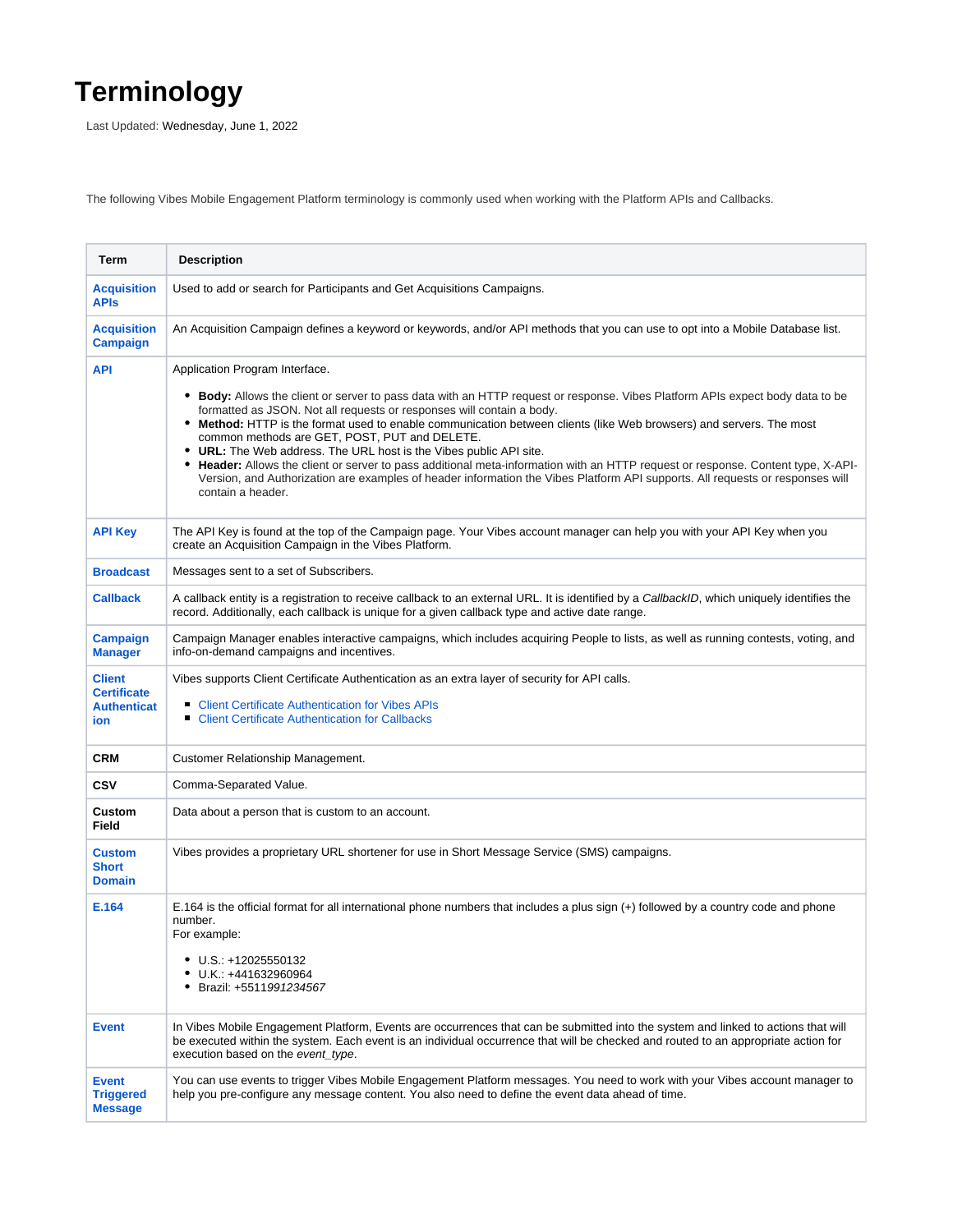| external pe<br>rson_id                        | A Person entity is an identified entity that has interacted with or been loaded into the Mobile Database. It is identified by a person id,<br>which uniquely identifies the record, or an external person id, which is a unique identifier from the customer system for reference<br>and cross-linking.                                                  |
|-----------------------------------------------|----------------------------------------------------------------------------------------------------------------------------------------------------------------------------------------------------------------------------------------------------------------------------------------------------------------------------------------------------------|
| IE.                                           | Information Elements.                                                                                                                                                                                                                                                                                                                                    |
| <b>Incentive</b><br><b>Manager</b>            | The Incentives Manager is a module in the Vibes Mobile Engagement Platform that allows the issuance and redemption of incentive<br>codes.                                                                                                                                                                                                                |
| <b>Incentive</b><br>Code                      | A single code that can be issued or redeemed.                                                                                                                                                                                                                                                                                                            |
| <b>Incentive</b><br>Code<br><b>Issuance</b>   | A record of an issuance of an Incentive Code.                                                                                                                                                                                                                                                                                                            |
| <b>Incentive</b><br>Code<br><b>Redemption</b> | A record of a redemption of an Incentive Code.                                                                                                                                                                                                                                                                                                           |
| <b>Incentive</b><br>Pool                      | A collection of Incentive Codes.                                                                                                                                                                                                                                                                                                                         |
| <b>Integration</b><br><b>Files</b>            | Vibes-supported Integration files are an alternative way to load and update data into Vibes Mobile Engagement Platform.                                                                                                                                                                                                                                  |
| <b>JSON</b>                                   | (JavaScript Object Notation) is a lightweight data-interchange format. Example: The following shows the JSON representation of a<br>Subscription entity within the APIs.                                                                                                                                                                                 |
|                                               | ₹<br>" $person":$<br>"id":"ABC123",<br>"url":"/companies/:id/mobiledb/persons/:person_id"<br>$\}$ ,<br>"subscription_list":{<br>"id":"1234",<br>"url":"/companies/:id/mobiledb/subscription_lists/:id"<br>$\}$ ,<br>"opt_in_date":"2017-01-15T15:34:52Z",<br>"url":"/companies/:id/mobiledb/persons/:person_id/subscriptions/:subscription_list_id"<br>J |
| MDN                                           | Mobile Directory Number.                                                                                                                                                                                                                                                                                                                                 |
| Message                                       | An individual communication sent to or from a Person.                                                                                                                                                                                                                                                                                                    |
| <b>Message</b><br><b>Extract</b>              | The daily Message extract is used to sync message data between Vibes Mobile Engagement Platform and a Customer Relationship<br>Management (CRM) or Campaign Management system.                                                                                                                                                                           |
| MMA                                           | Mobile Marketing Association.                                                                                                                                                                                                                                                                                                                            |
| МO                                            | Mobile Originated (A message the client sends from their mobile phone).                                                                                                                                                                                                                                                                                  |
| <b>Mobile</b><br><b>Database</b>              | The Vibes Mobile Database stores information about Persons who have already interacted with, or may interact with your<br>campaigns. It also lets you segment, target, and personalize messages to Subscribers.                                                                                                                                          |
| МT                                            | Mobile Terminated (A message sent to a client's mobile phone).                                                                                                                                                                                                                                                                                           |
| <b>Participant</b>                            | A Person who has one or more mobile interactions, such as sending a text message, with a company but has not yet subscribed to<br>a Subscription List.                                                                                                                                                                                                   |
| Pending<br><b>Subscriber</b>                  | A Participant that has requested to opt-in to a Subscription List, has been sent a prompt to join a Subscription List that has not<br>expired, but has not yet confirmed their opt-in.                                                                                                                                                                   |
| <b>Person</b>                                 | An individual in your Mobile Database. A Person entity is an identified entity that has interacted with or been loaded into the Mobile<br>Database. It is identified by a person_id, which uniquely identifies the record, or an external_person_id, which is a unique identifier<br>from the customer system for reference and cross-linking.           |
| person_id                                     | A Person entity is an identified entity that has interacted with or been loaded into the Mobile Database. It is identified by a <i>person_id</i> ,<br>which uniquely identifies the record, or an external person id, which is a unique identifier from the customer system for reference<br>and cross-linking.                                          |
| <b>Push</b>                                   | Vibes offers a Push Notifications SDK to let you send push messages to consumers, track your App interactions with notifications,<br>and allow mobile applications to register themselves to receive push messages from Vibes Mobile Engagement Platform.                                                                                                |